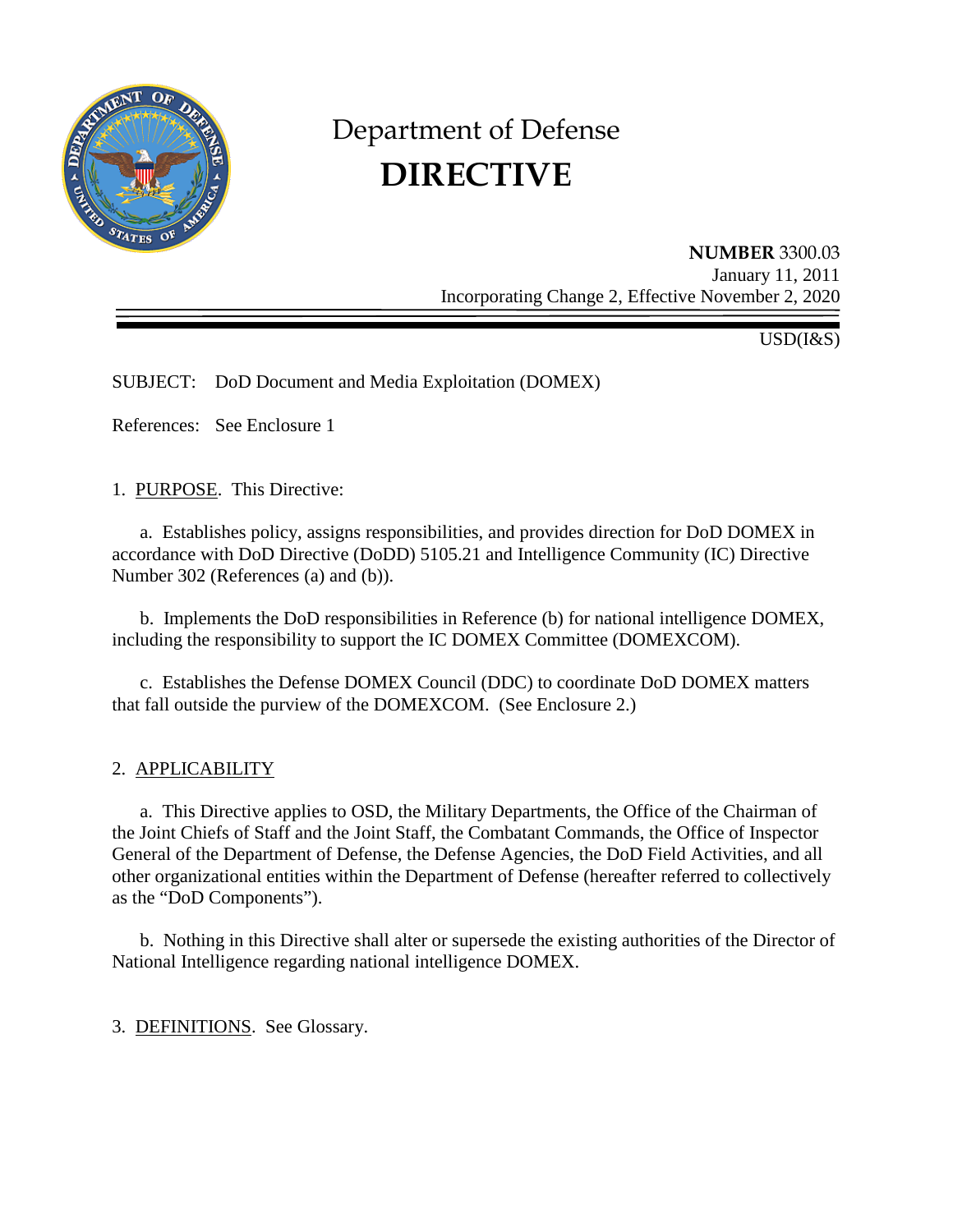4. POLICY. It is DoD policy that:

a. DoD DOMEX capabilities shall be maintained at all times. While emphasizing support for current military, intelligence, DoD law enforcement, and security operations, the Department of Defense shall expand and deploy DOMEX capabilities to support its future needs as an independent DOMEX provider and as a community leader in DOMEX activities involving other Federal departments and agencies, and State or local government operations.

b. The processes for collection, analysis, and dissemination of DoD DOMEX-derived information shall:

(1) Be integrated into military operational planning and execution at all levels, to include:

(a) Training U.S. combatants on the collection and handling of DOMEX materials.

(b) Providing the means for identifying, exploiting, and producing reports on documents and electronic media of immediate tactical value at the lowest appropriate operational echelon.

(2) Be based upon standardized methods of collecting and processing documents and media captured or otherwise acquired during DoD operations, with a focus on rapid and broad dissemination of both raw data and finished exploitation products to tactical, operational, strategic, and national customers.

(3) Be in accordance with national DOMEX activities in Reference (b) by:

(a) Using the National Media Exploitation Center (NMEC) as the central DoD clearinghouse for processing DoD-collected documents and media.

(b) Maintaining technical interoperability and adhering to data and other standards of the national DOMEX system architecture, as developed by the IC DOMEXCOM.

(4) Comply with DoDD 5240.01 and DoD 5240.1-R (References (c) and (d)) in executing intelligence activities, with DoD Instruction 3025.21 (Reference (e)) in support of law enforcement officials and activities, and with DoD Instruction 5400.11, DoD 5400.11-R, and section 803 of Public Law 100-53 (References (f), (g), and (h)) with respect to privacy and civil **liberties** 

(5) Support all OSD Principal Staff Assistants in fulfilling their responsibilities, including responsibilities related to counterterrorism, law enforcement, intelligence, and homeland defense, to leverage the use of DOMEX capabilities to support the widest range of DoD needs.

c. Standards and procedures for maintenance, collection, use, or dissemination of DOMEX products shall seek to balance the goal of maximizing the availability of DOMEX materials and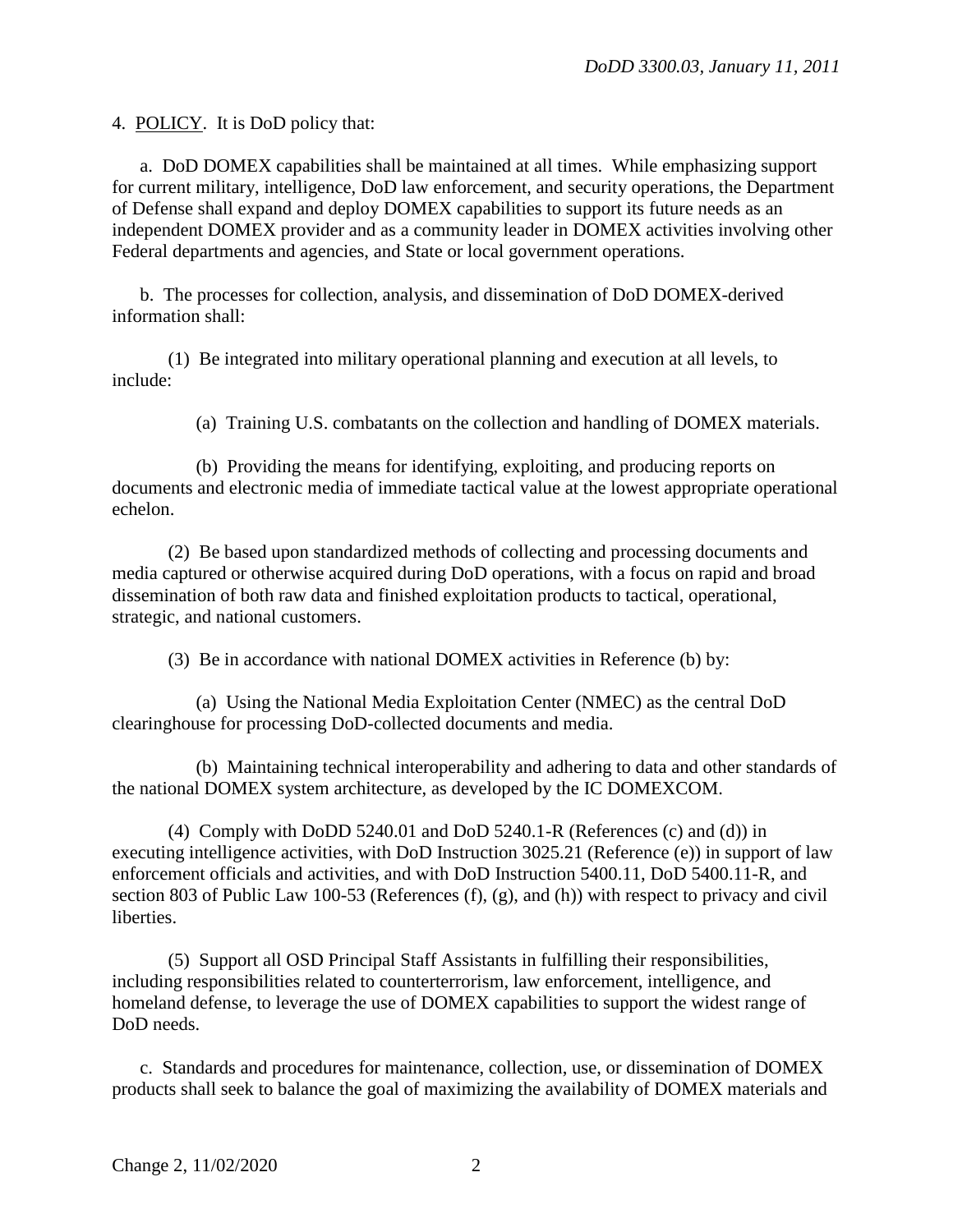products with the need to identify and protect materials that require protection under law or policy.

(1) Documents and media that are or have been involved in DoD DOMEX processing shall be withheld from any dissemination system that may reveal sources or methods that would endanger any DoD, law enforcement, intelligence, or homeland security operation.

(2) Information derived from DOMEX shall be processed in a manner that maximizes release to U.S. Federal, State, local, and tribal authorities, as well as foreign partners, while protecting sources and methods; complying with all applicable laws, regulations, and policies concerning U.S. persons; and in accordance with the provisions of Reference (d).

d. Information derived from DOMEX shall be made available for use in military operations as rapidly as feasible.

e. The collection, use, and release of personally identifiable information derived from DOMEX shall comply with the requirements of References (f) and (g).

5. RESPONSIBILITIES. See Enclosure 3.

6. INFORMATION REQUIREMENTS. The reporting requirements in this Directive are exempt from licensing in accordance with Paragraph 1.b.(9) of Enclosure 3 in Volume 1 of DoD Manual 8910.01 (Reference (i)).

7. RELEASABILITY. **Cleared for public release.** This Directive is available on the Directives Division Website at https://www.esd.whs.mil/DD.

8. SUMMARY OF CHANGE 2. This administrative change:

a. Updates the title of the Under Secretary of Defense for Intelligence to the Under Secretary of Defense for Intelligence and Security in accordance with Public Law 116-92 (Reference (j)).

b. Updates references.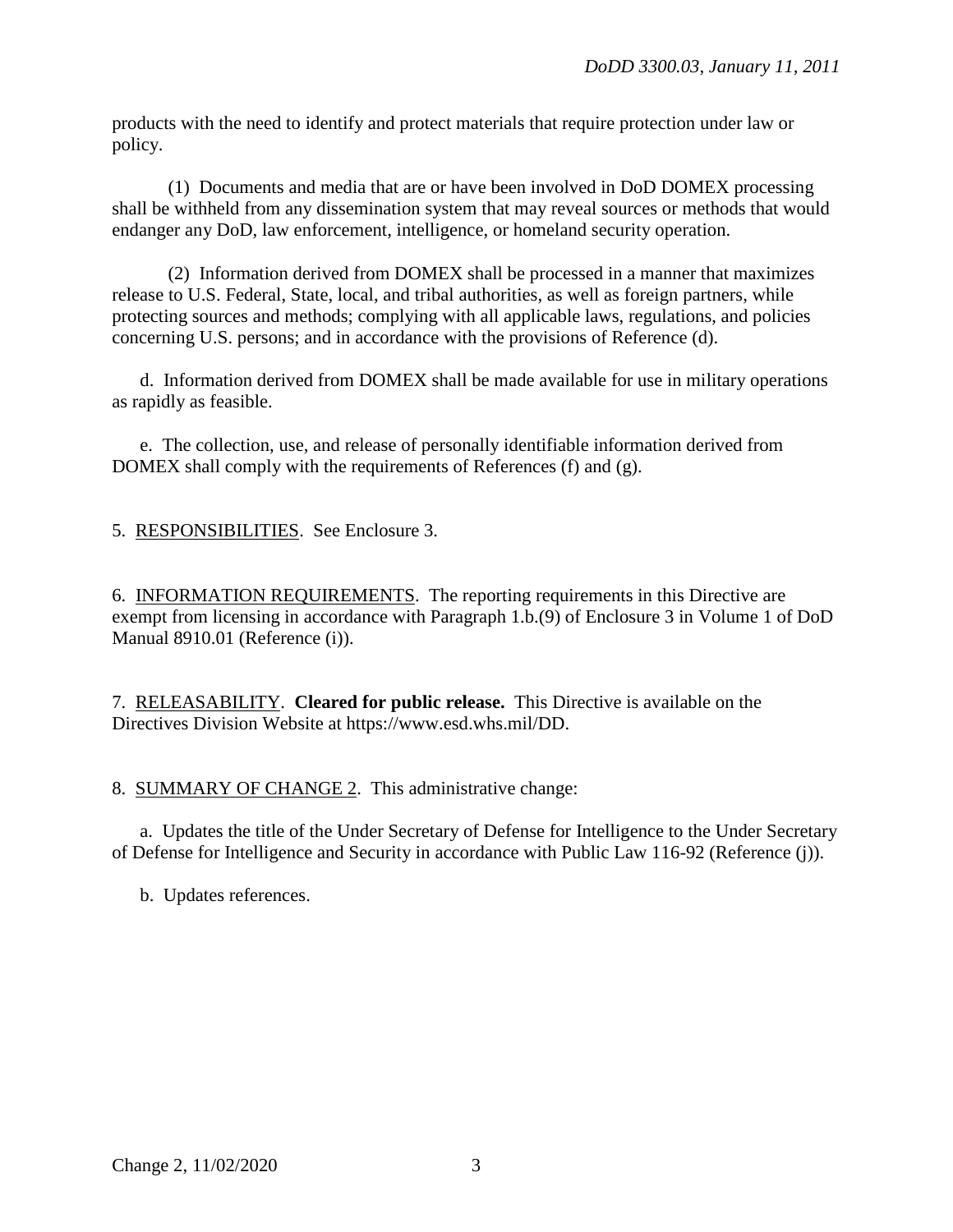9. EFFECTIVE DATE. This Directive is effective January 11, 2011.

 $\blacktriangle$ Deputy Secretary of Defen

Enclosures

1. References

2. DDC

3. Responsibilities Glossary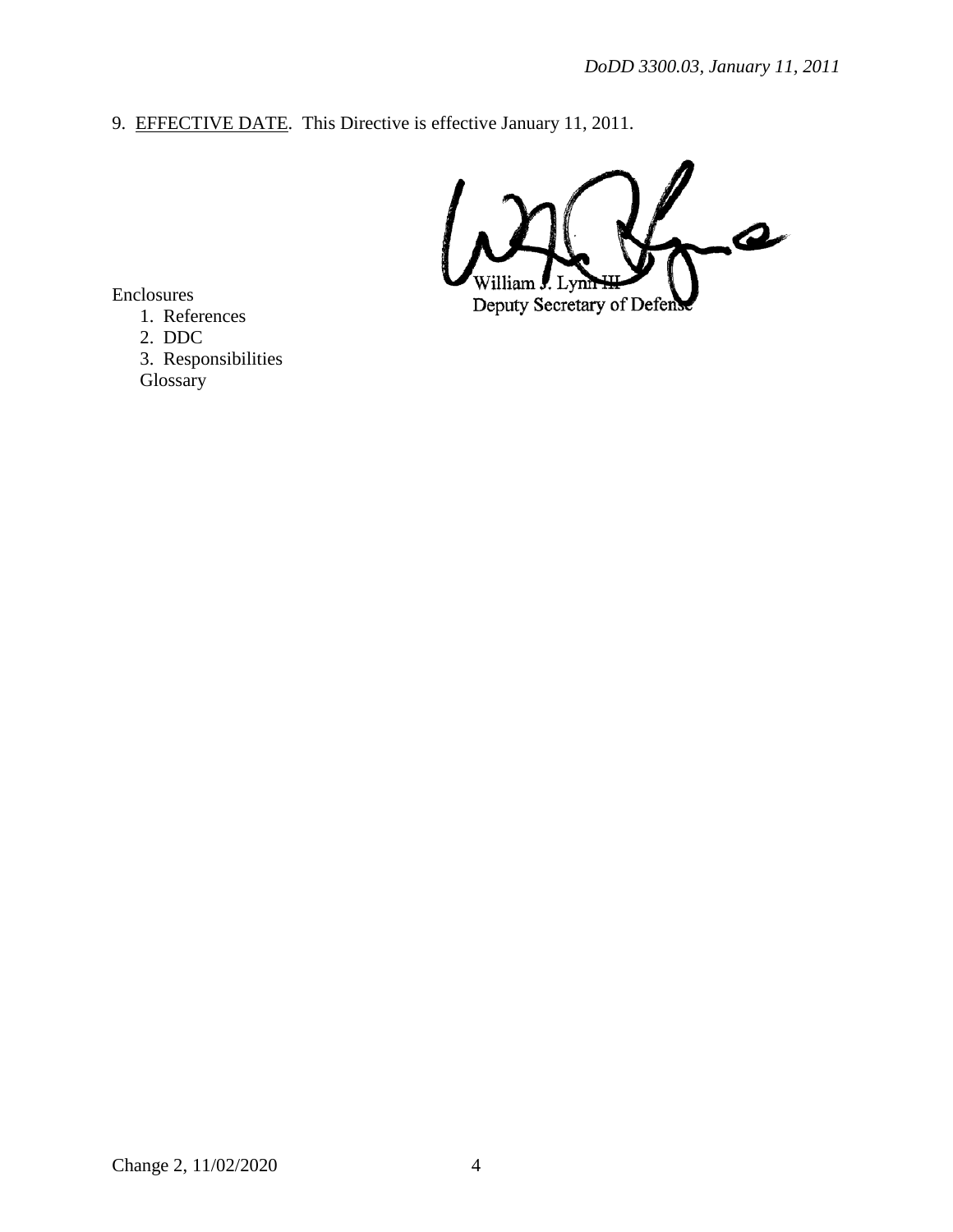## ENCLOSURE 1

#### **REFERENCES**

- (a) DoD Directive 5105.21, "Defense Intelligence Agency (DIA)," March 18, 2008
- (b) Intelligence Community Directive Number 302, "Document and Media Exploitation," July 6, 2007
- (c) DoD Directive 5240.01, "DoD Intelligence Activities," August 27, 2007, as amended
- (d) DoD 5240.1-R, "Procedures Governing the Activities of DoD Intelligence Components That Affect United States Persons," December 1, 1982, as amended
- (e) DoD Instruction 3025.21, "Defense Support of Civilian Law Enforcement Agencies," February 27, 2013, as amended
- (f) DoD Instruction 5400.11, "DoD Privacy and Civil Liberties Programs," January 29, 2019
- (g) DoD 5400.11-R, "DoD Privacy Program," May 14, 2007
- (h) Section 803 of Public Law 110-53, "Implementing Recommendations of the 9/11 Commission Act of 2007," August 3, 2007
- (i) DoD Manual 8910.01, Volume 1, "DoD Information Collections Manual: Procedures for DoD Internal Information," June 30, 2014, as amended
- (j) Public Law 116-92, "National Defense Authorization Act for Fiscal Year 2020," December 20, 2019
- (k) DoD Directive 7045.14, "The Planning, Programming, Budgeting, and Execution (PPBE) Process," January 25, 2013, as amended
- (l) Joint Publication 2-01, "Joint and National Intelligence Support to Military Operations," October 7, 2004
- (m) National Security Directive 42, "National Policy for the Security of National Security Telecommunications and Information Systems," July 5, 1990
- (n) DoD Directive 5134.01, "Under Secretary of Defense for Acquisition, Technology, and Logistics (USD(AT&L))," December 9, 2005, as amended
- (o) DoD Directive 8521.01E, "DoD Biometrics," January 13, 2016, as amended
- (p) DoD Instruction 8330.01, "Interoperability and Supportability of Information Technology (IT) and National Security Systems (NSS)," May 21, 2014, as amended
- (q) DoD Directive 5111.13, "Assistant Secretary of Defense for Homeland Defense and Global Security (ASD(HD&GS))," March 23, 2018
- (r) DoD Directive 5505.13E, "DoD Executive Agent (EA) for the DoD Cyber Crime Center (DC3)," March 1, 2010, as amended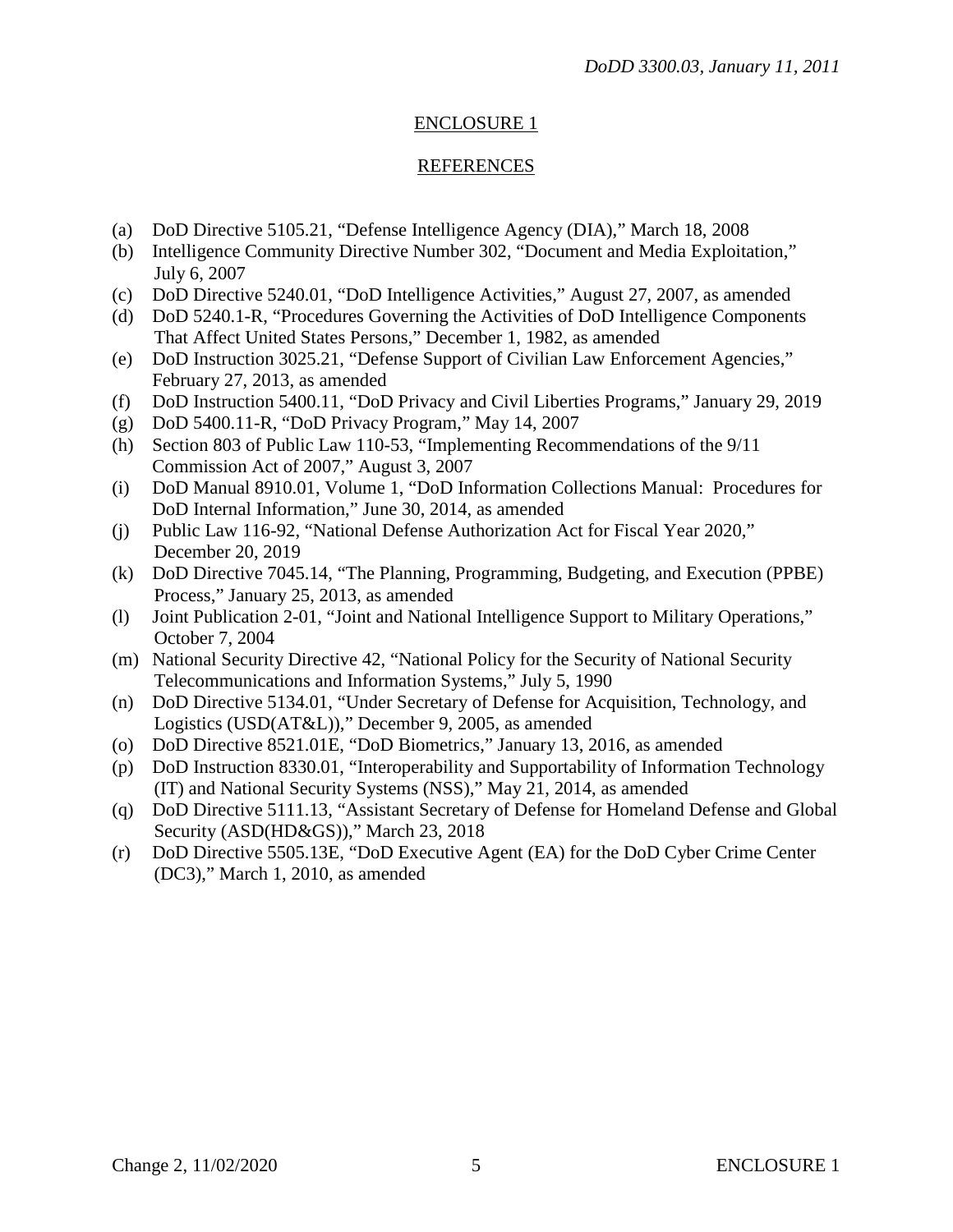#### ENCLOSURE 2

#### DDC

#### 1. PURPOSE. The DDC shall:

a. Be the primary forum for coordinating activities and resolving issues related to DoD DOMEX.

 b. Identify the best practices of DoD DOMEX operations and appropriately document and disseminate these practices throughout the Department of Defense, the IC, and the law enforcement and homeland security communities.

 c. Identify gaps in DoD DOMEX capabilities and develop recommendations on policy changes or other initiatives to improve DoD DOMEX activities or programs.

 d. Refer DoD DOMEX issues or problems on which consensus cannot be reached to the Under Secretary of Defense for Intelligence and Security (USD(I&S)) for resolution.

#### 2. MANAGEMENT AND MEMBERSHIP

a. The USD(I&S) shall select the DDC Chair from within the Office of the USD(I&S). The Director, Defense Intelligence Agency (DIA), shall provide administrative and management support to the DDC.

 b. The membership of the DDC shall be limited to full-time or permanent part-time Government employees or military members and shall consist of:

(1) General or flag officers or equivalent civilian representatives provided by the:

(a) Director, DIA.

 (b) Director, National Security Agency/Chief, Central Security Service (DIRNSA/CHCSS).

(c) Director, National Geospatial-Intelligence Agency (NGA).

 (d) Under Secretary of Defense for Acquisition, Technology, and Logistics  $(USD(AT&L)).$ 

(e) Under Secretary of Defense for Personnel and Readiness (USD(P&R)).

(f) DoD Chief Information Officer (DoD CIO).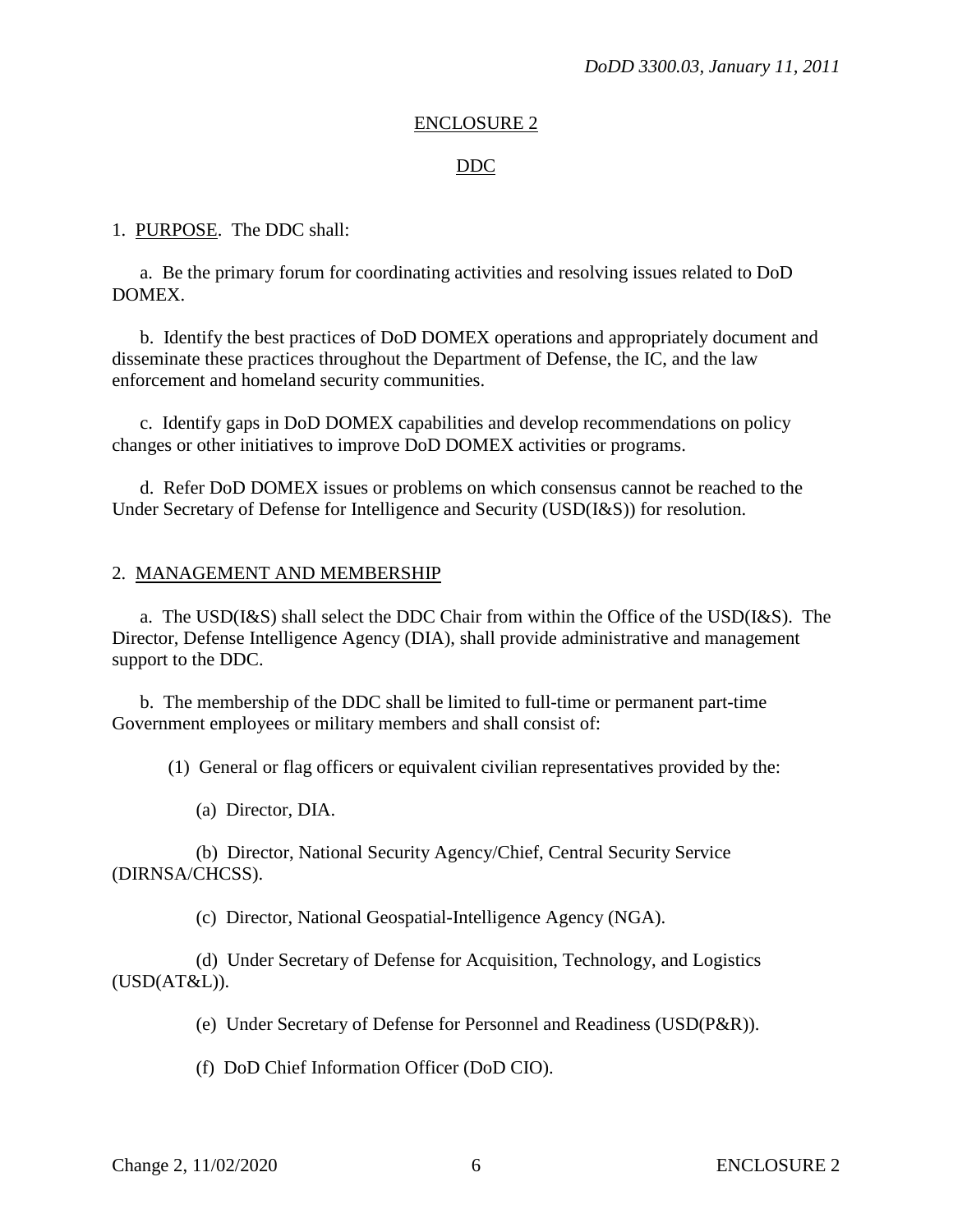(g) Assistant Secretary of Defense for Homeland Defense and Global Security (ASD(HD&GS)).

(h) Secretaries of the Military Departments.

(i) Chairman of the Joint Chiefs of Staff.

(j) Commanders of the Combatant Commands, when requested by the USD(I&S).

 (2) Such other members as selected by the USD(I&S) based on DoD DOMEX operations and activities.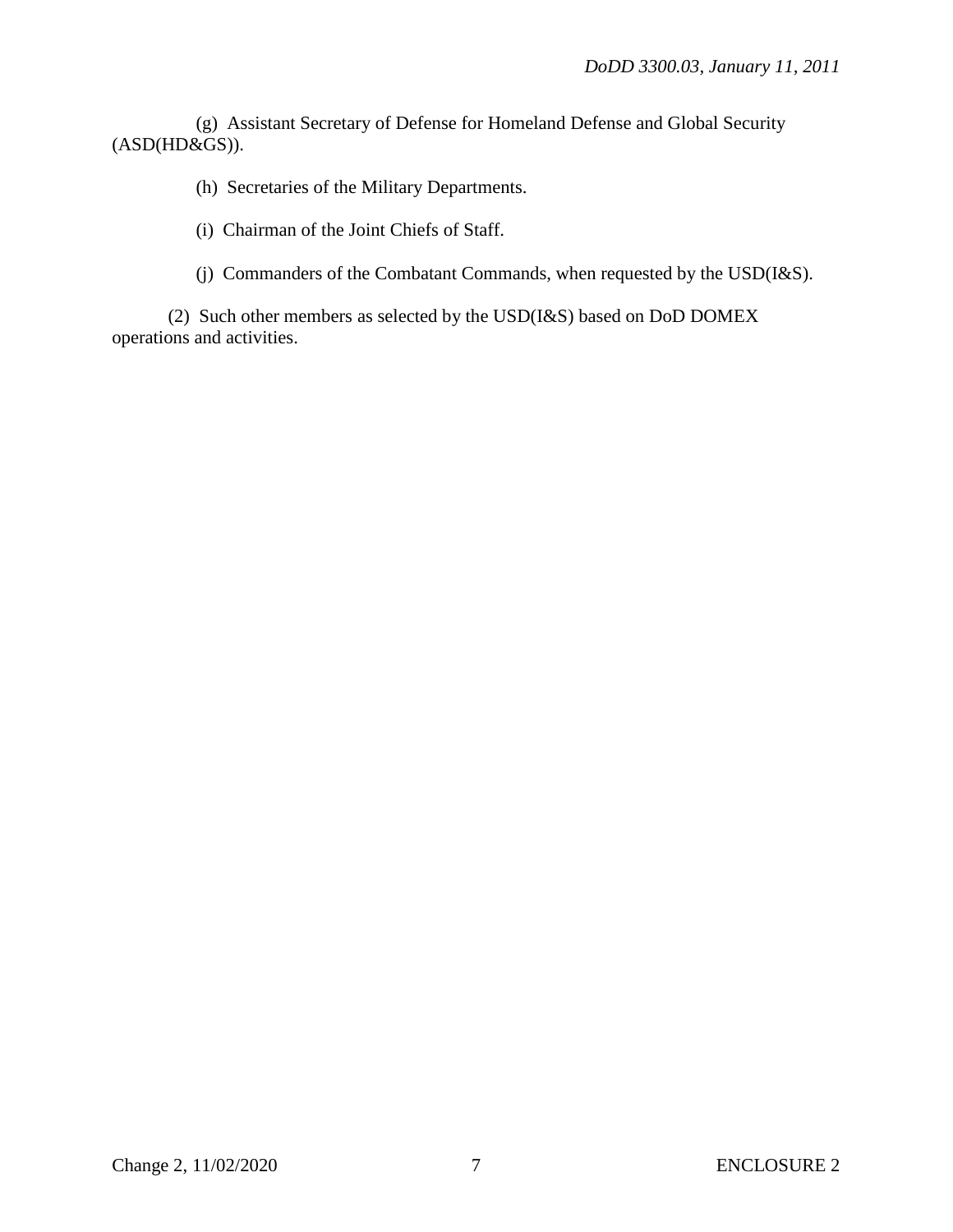## ENCLOSURE 3

### RESPONSIBILITIES

1. USD(I&S). The USD(I&S), in addition to the responsibilities in section 9 of this enclosure, shall:

a. Establish policy and provide oversight for all DoD DOMEX programs and activities.

 b. Review funding, activities, and programs across the Department of Defense in support of DoD DOMEX requirements. In accordance with DoDD 7045.14 (Reference (k)), make recommendations to the DoD Components engaged in DOMEX activities and programs on adjustments to plans, programs, and budgets for DoD DOMEX capabilities to maintain responsiveness to DoD mission needs.

c. Serve as the primary DoD point of contact with Government, IC, and international entities on all DOMEX-related activities unless otherwise specified in this Directive or existing statutes.

d. Approve the DoD DOMEX Classification Guide.

 e. Appoint a representative from the Office of the USD(I&S) to chair the DDC; select DDC members in addition to those set forth in Enclosure 2, based upon DoD DOMEX operations and activities.

f. Resolve DoD DOMEX issues or problems on which the DDC cannot reach consensus.

2. DIRECTOR, DIA. The Director, DIA, under the authority, direction, and control of the USD(I&S) and in addition to the responsibilities in section 9 of this enclosure, shall:

 a. Appoint a representative to the DDC and provide administrative and management support to the DDC.

 b. Assist the DDC Chair in presenting the results of DDC actions and recommendations to the USD(I&S) to assist in DOMEX oversight and to provide context for DOMEX planning, programming, and budgeting reviews.

 c. Staff and operate theater joint document exploitation centers and provide other support as needed to implement Joint Publication 2-01 (Reference (l)).

 d. As the IC Executive Agent for the NMEC pursuant to References (a) and (b), and subject to applicable legal and policy restrictions, provide NMEC support to the DoD Components, including dissemination of national DOMEX-derived information according to Component requirements.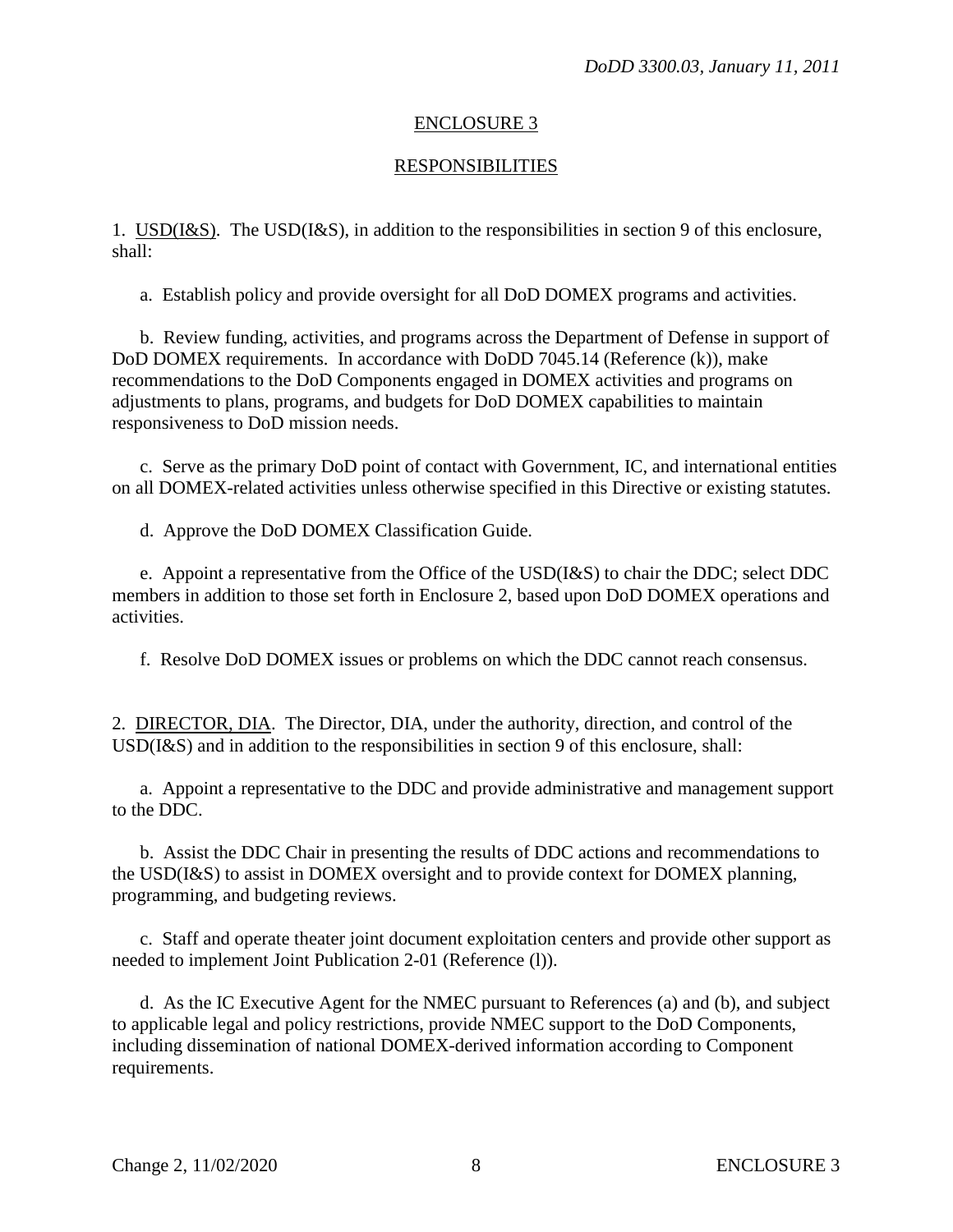e. Develop the DOMEX Classification Guide and provide to the USD(I&S) for approval; review the guide annually and provide necessary updates to the USD(I&S) for approval.

f. As the Director, Defense Intelligence Operations Coordination Center, pursuant to Reference (a), support coordination, planning, assessment, and advocacy for DoD DOMEX collection requirements and capabilities in support of the Combatant Commands.

3. DIRNSA/CHCSS. The DIRNSA/CHCSS, under the authority, direction, and control of the USD(I&S) and pursuant to National Security Directive 42 (Reference (m)), shall, in addition to the responsibilities in section 9 of this enclosure:

a. Provide a representative to the DDC.

 b. Support the development and execution of signals intelligence-related portions of DOMEX operational plans and procedures.

c. Advise the DDC on DOMEX systems, data, and architecture to protect National Security Systems.

4. DIRECTOR, NGA. The Director, NGA, under the authority, direction, and control of the USD(I&S) and in addition to the responsibilities in section 9 of this enclosure, shall:

a. Provide a representative to the DDC.

 b. Support the development and execution of geospatial intelligence-related portions of DOMEX operational plans and procedures.

5. USD(AT&L). The USD(AT&L), in addition to the responsibilities in section 9 of this enclosure, shall:

a. Provide a representative to the DDC.

 b. Establish procedures to review information and media received through international cooperative research and development programs in accordance with DoDD 5134.01 (Reference (n)) for its potential value in DOMEX, and, subject to the provisions of the applicable international agreement(s) concerning disclosure and use of information exchanged or generated under the agreement(s), ensure that the media is made available to the NMEC for DOMEX processing.

 c. Ensure that DoD biometrics, in accordance with DoDD 8521.01E (Reference (o)), and forensics databases can accommodate biometric and forensic data that may be obtained through DOMEX processing of documents such as passports, passport applications, photos, videos, and other captured media.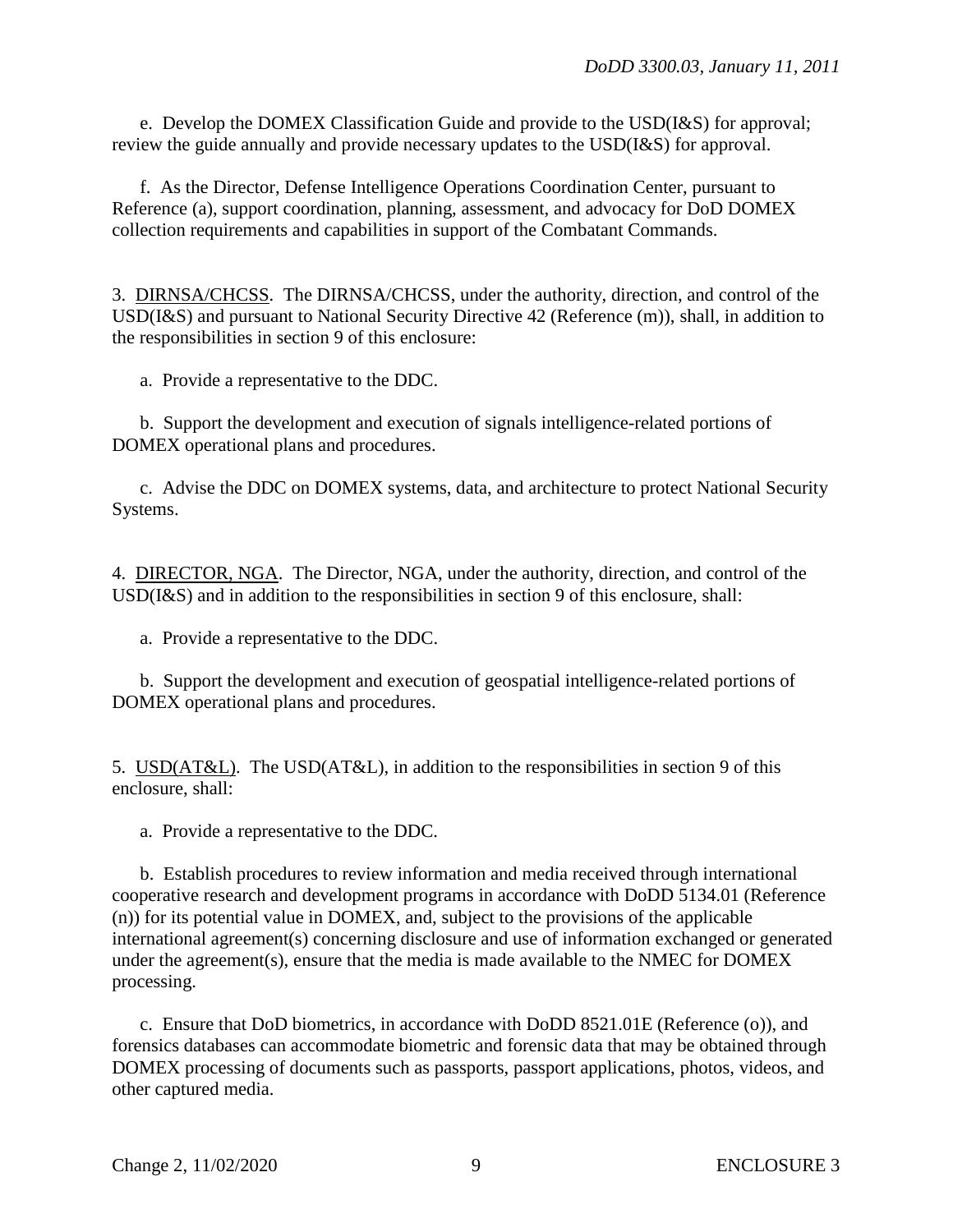6. USD(P&R). The USD(P&R), in addition to the responsibilities in section 9 of this enclosure, shall:

a. Provide a representative to the DDC.

 b. Advise the DDC on policies and processes to further DoD DOMEX support to civilian law enforcement officials pursuant to Reference (e).

7. DoD CIO. The DoD CIO, in addition to the responsibilities in section 9 of this enclosure, shall:

a. Provide a representative to the DDC.

 b. Pursuant to DoDD 4630.05 (Reference (p)) and in coordination with the USD(I&S), advise the DDC on DOMEX systems, data, and architectures to maximize interoperability and supportability for DoD and interagency information technology and National Security Systems supporting DOMEX within the Department of Defense and across the IC.

8. ASD(HD&GS). The ASD(HD&GS), under the authority, direction, and control of the Under Secretary of Defense for Policy and in addition to the responsibilities in section 9 of this enclosure, shall:

a. Provide a representative to the DDC.

 b. Pursuant to DoDD 5111.13 (Reference (q)) and in coordination with the USD(I&S), advise the DDC on development of DoD policies and procedures related to DOMEX capabilities in support of homeland defense.

 c. As required, provide program advice and assistance to the DDC to help further DOMEX support of civil authorities.

9. HEADS OF THE OSD AND DoD COMPONENTS ENGAGED IN DOMEX ACTIVITIES AND PROGRAMS. The Heads of the OSD and DoD Components engaged in DOMEX activities and programs shall:

 a. Include resources for DoD DOMEX capabilities in their planning, programming, and budgeting processes.

 b. Make optimal use of Government resources and commercially available products and services, including hardware, software, forensics, and translation support.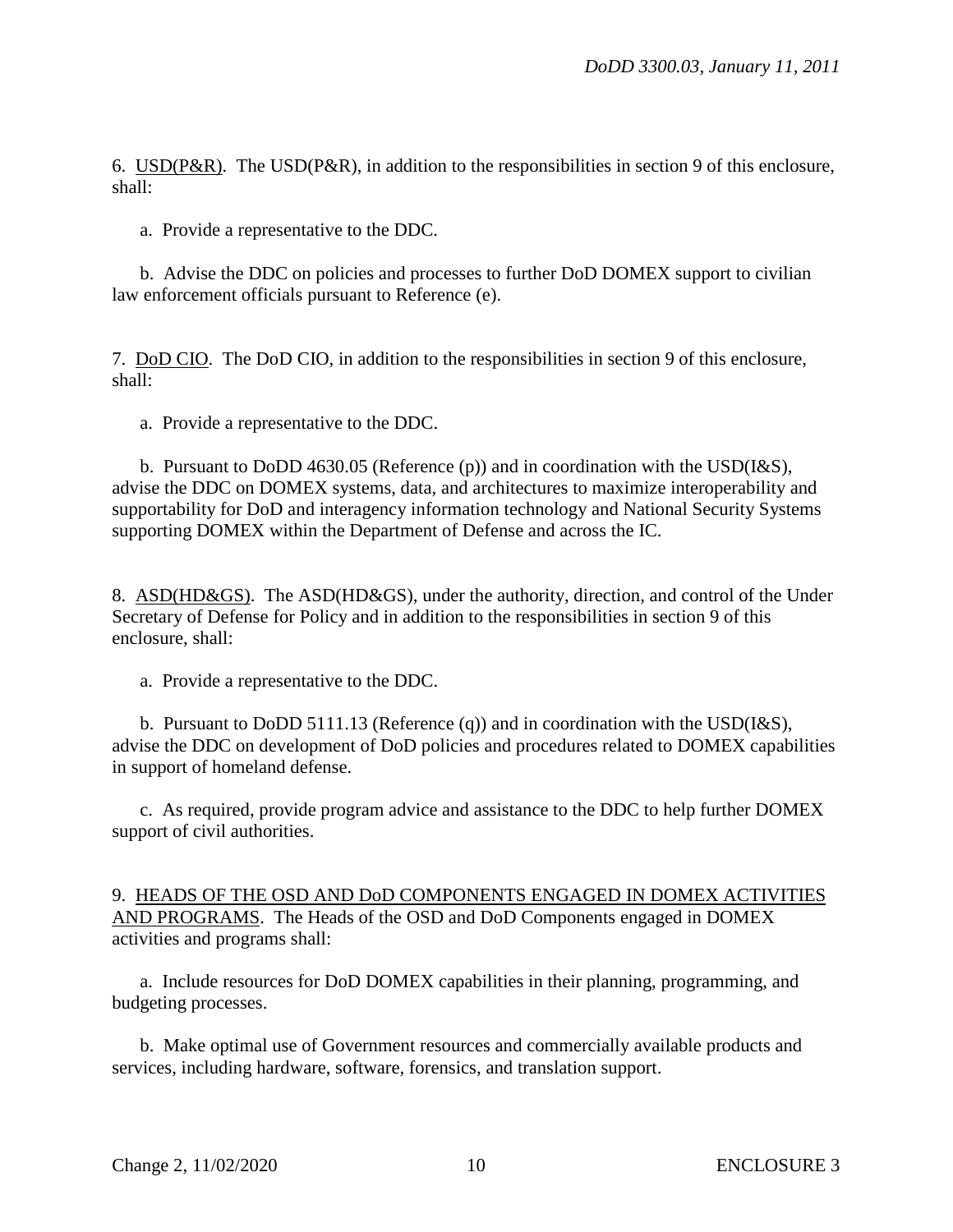c. Share DOMEX capabilities among their Components to the fullest extent feasible; coordinate all sharing arrangements through the DDC.

10. SECRETARIES OF THE MILITARY DEPARTMENTS. The Secretaries of the Military Departments, in addition to the responsibilities in section 9 of this enclosure, shall:

a. Provide a representative to the DDC for each Military Service.

 b. Establish and maintain DOMEX capabilities in support of national intelligence needs and military operations.

c. Develop and maintain Service-unique standardized DOMEX training curricula focused on the skills required by combat unit site exploitation teams, military intelligence analysts, and unit staffs.

d. Develop and maintain close operational ties with the NMEC.

11. SECRETARY OF THE AIR FORCE. The Secretary of the Air Force, in addition to the responsibilities in sections 9 and 10 of this enclosure, and as the designated DoD Executive Agent for the DoD Cyber Crime Center pursuant to DoDD 5505.13E (Reference (r)), shall program for and budget sufficient resources to meet DOMEX digital and multimedia (D/MM) forensics requirements. These requirements include:

a. Establishing and maintaining a DoD D/MM laboratory that can provide reach back for NMEC.

 b. Developing and providing D/MM forensics training and certification for DoD DOMEX personnel.

 c. Operating a research, development, test, and evaluation (RDT&E) program for D/MM forensics and making RDT&E program products and tools available to all organizations performing DoD DOMEX missions.

12. CHAIRMAN OF THE JOINT CHIEFS OF STAFF. The Chairman of the Joint Chiefs of Staff, in addition to the responsibilities in section 9 of this enclosure, shall:

a. Provide a representative to the DDC.

b. Validate joint requirements for DOMEX capabilities for the joint force.

c. Review and assess the adequacy of DOMEX programs and budgets to support joint objectives and operational plans, and ensure the integration of DOMEX capabilities into strategic and operational plans as applicable.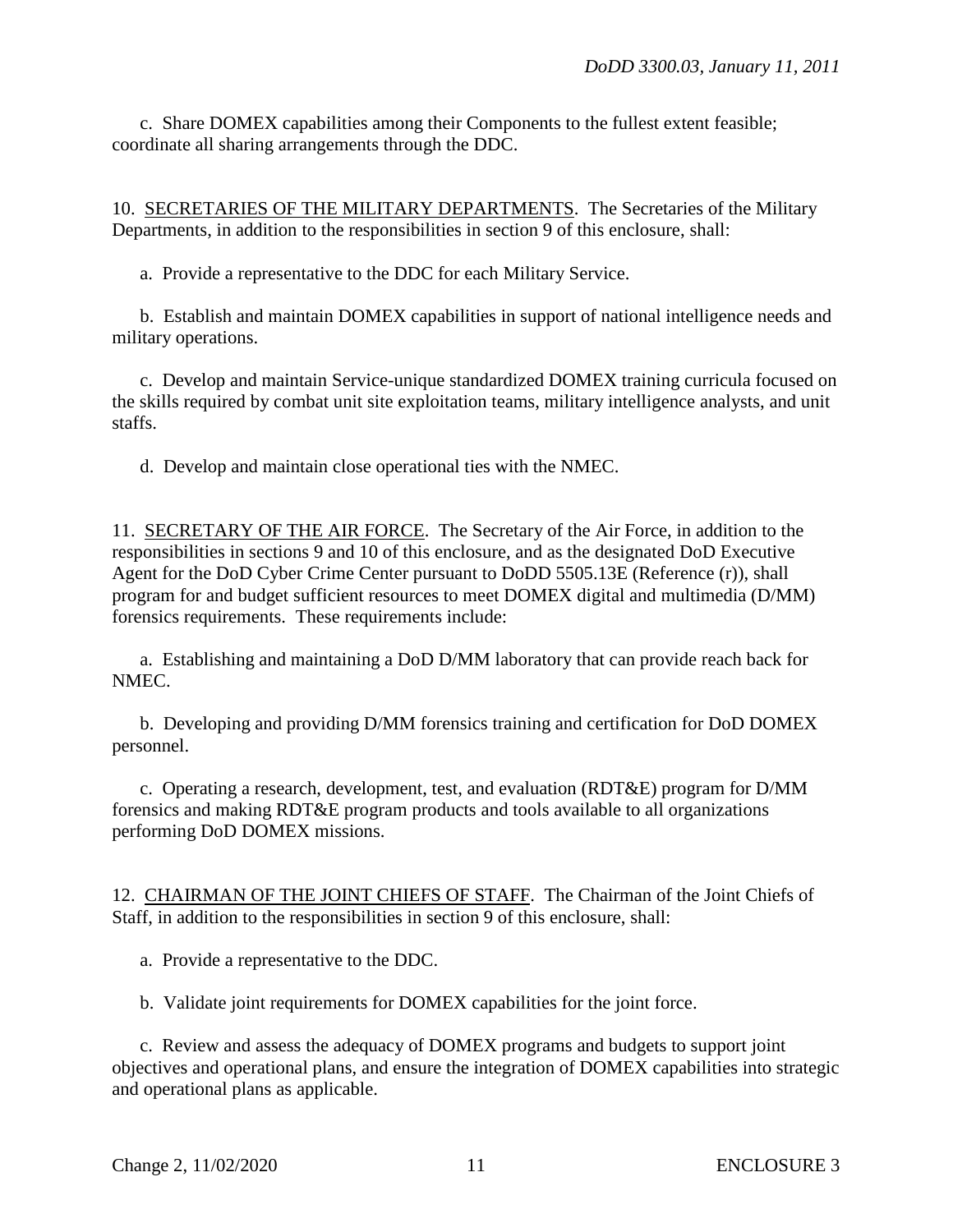d. Develop and maintain joint operational DoD DOMEX doctrine.

13. COMMANDERS OF THE COMBATANT COMMANDS. The Commanders of the Combatant Commands, through the Chairman of the Joint Chiefs of Staff, as appropriate, and in addition to the responsibilities in section 9 of this enclosure, shall provide a representative to the DDC as requested by the USD(I&S).

14. COMMANDERS OF THE GEOGRAPHIC COMBATANT COMMANDS. The Commanders of the geographic Combatant Commands, through the Chairman of the Joint Chiefs of Staff, as appropriate, and in addition to the responsibilities in sections 9 and 13 of this enclosure, shall, in coordination with the Director, DIA, develop and implement Commandspecific plans, concepts of operation, and procedures on the conduct of DOMEX activities in their theaters of operations.

.